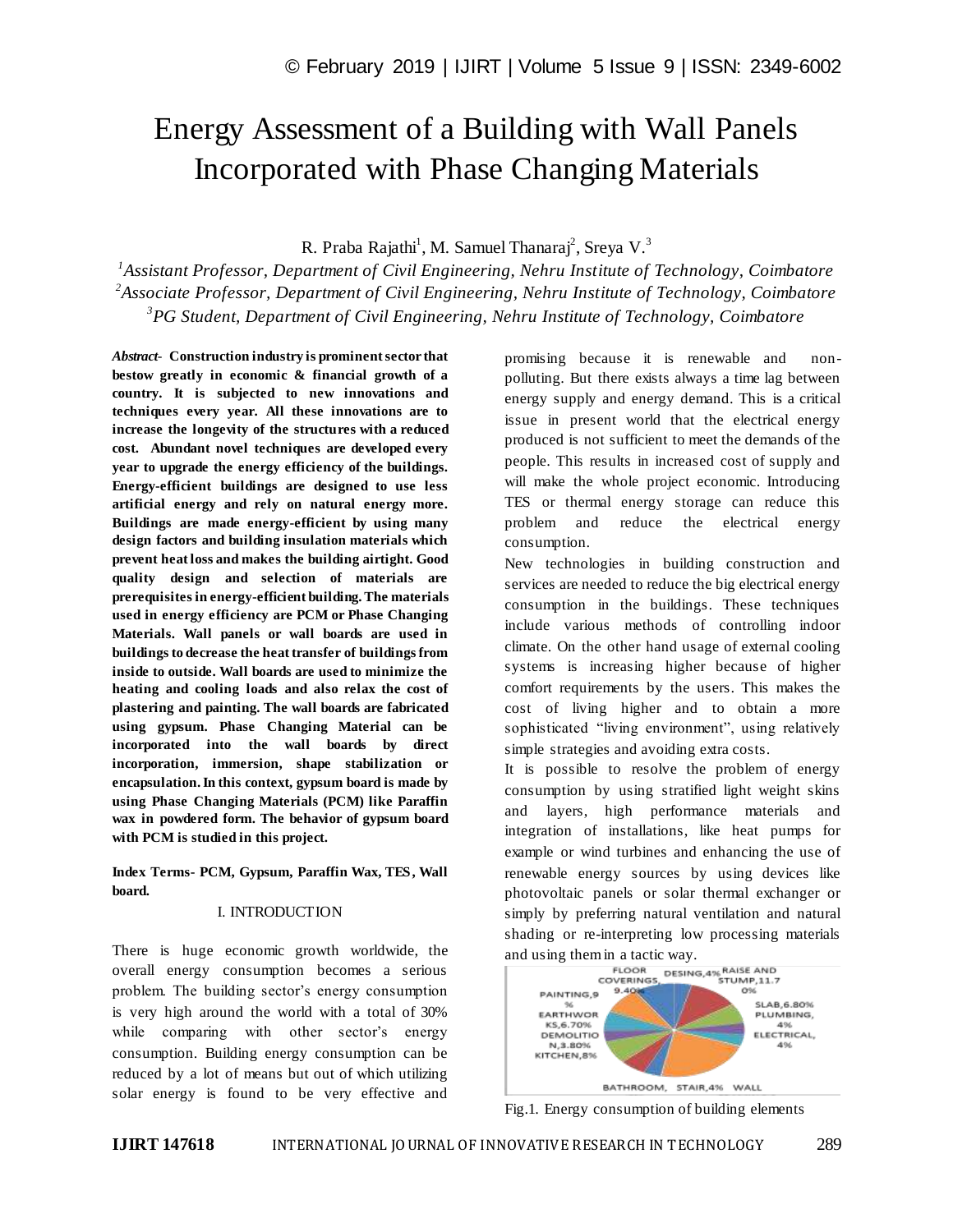Wall panels, wall boards and facades are examples of building envelopes. A wall panel is single piece of material, usually flat and cut into a rectangular shape that serves as the visible and exposed covering for a wall. Wall panels are functional as well as decorative, providing insulation and soundproofing, combined with uniformity of appearance, along with some measure of durability or ease of replace ability. While there is no set size limit for a piece of material fulfilling these functions, the maximum practical size for wall panels has been suggested to be 24 inches by 8 feet, to allow for transportation.

Use of wall panels can reduce construction costs by providing a consistent appearance to the paneled surface without requiring the application of paint or another finishing material. Wall panels may be finished on only one side, if the other side is going to be against a brick or concrete wall, or a comparable structure. Alternately, the panels may, if assembled to an appropriate framework, substitute for having any other kind of wall at all. Holes may be cut or drilled into a wall panel to accommodate electrical outlets and other devices coming out of the wall.

Drywall (also known as plasterboard, wallboard, gypsum panel, sheet rock, or gypsum board) is a panel made of calcium sulfate di-hydrate (gypsum), with or without additives, typically extruded between thick sheets of facer and backer paper, utilized in the construction of interior walls and ceilings. The plaster is mixed with fiber (typically paper and/or fiberglass or asbestos), plasticizer, foaming agent and various additives that can decrease mildew, increase fire resistance and lower water absorption.

A facade is generally one exterior side of a building, it is an elegant component that helps to define the unique architectural aesthetics of the building; it also has the critical role related to energy performance and interior function of a building.

Phase Changing Materials (PCM) open an alternative potential to return a part of cooling needs based upon melting and solidifying properties of some special components within a room temperature range. Thanks to this phenomenon, some degrees of additional control can be achieved. Experimental results from laboratory tests and monitoring results in two rooms of two actual buildings presented in this paper show that gypsum plaster finishing with a thin layer of 5 mm of PCM are favorable to achieve 2 to 5°C reduction in the temperature swing in rooms. -

The main objective of the measurements was to determine the actual effectiveness of the used materials and their impact on energy storage capabilities through building partitions. The light partition component containing a finishing layer of organic material undergoing a phase change was the subject of research. The heat flux and temperature distribution on individual component layers were recorded while changing the temperature conditions of the surrounding air. The article also addresses the issue of determining the parameters of material for which a very strong dependence of the specific heat and temperature exist. When used in construction materials, phase-variable thermal properties of the materials used must be accurately known, since the system efficiency depends on the thermal properties of materials. (Anna Zastawna-Rumina,\*, Katarzyna Nowaka)

Glauber"s salt (sodium sulphate decahydrate) is a promising phase change material (PCM) for use in the building sector, thanks to its high enthalpy of fusion associated with a proper phase transition temperature. It also offers economic and environmental advantages because it can be obtained as a byproduct from the disposal process of lead batteries. In this work, the initial thermal performances of mixtures based on Glauber"s salt with different compositions are compared by using the T-history method and adopting sonication for mixing, and following the same preparation procedure for all the samples.-( Maria Gabriela De Paola 1, Natale Arcuri 1, Vincenza Calabrò 2,\* and Marilena De Simone 1)

Phase-change material (PCM) is a substance with a high heat of fusion which, on melting and solidifying at a certain temperature, is capable of storing and releasing large amounts of energy. PCMs are regarded as a possible solution for reducing the energy consumption of buildings. For raising the building inertia and stabilizing the indoor climate, PCMs are more useful because of its nature of storing and releasing heat within a certain temperature range. In this paper, recent development in the field of using different types of PCMs with concrete, their incorporation and the influence of PCMs on the properties of concrete at the different stages are reviewed.-( Pawan R. Ingole1, Tushar R Mohod2, Sagar S Gaddamwar2)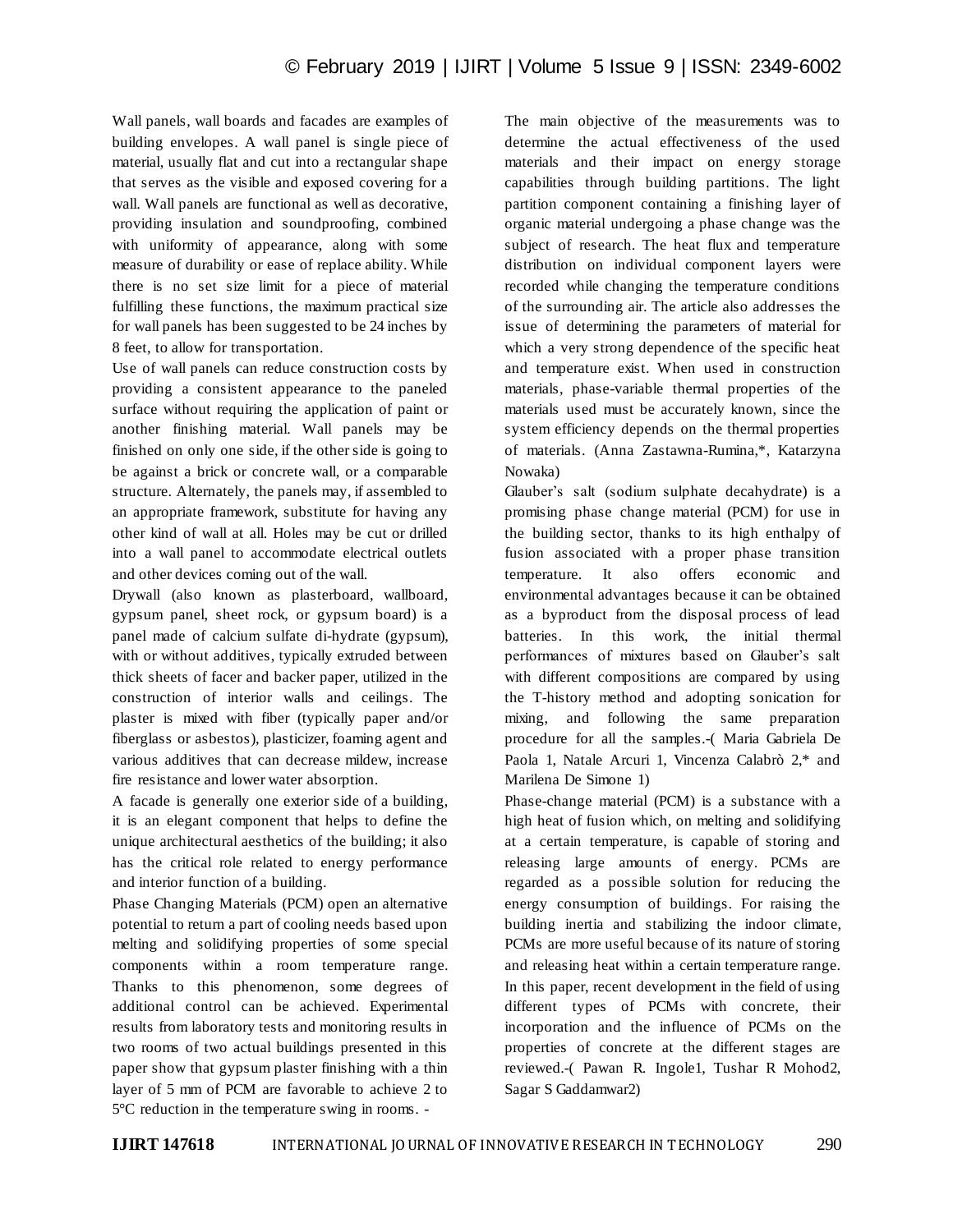Phase change materials (PCMs) have been considered as an innovative technology that can reduce the peak loads and heating, ventilating and air conditioning (HVAC) energy consumption in buildings. Basically they are substances capable of storing or releasing thermal energy as latent heat. Because the amount of latent heat absorbed or released is much larger than the sensible heat, the application of PCMs in buildings has significant potential to reduce energy consumption. However, because each PCM has its own phase change temperature, which is the temperature at which latent heat is absorbed or released, it is important to use an appropriate PCM for the purpose of building envelope design. Therefore, this paper aims to investigate the energy saving potentials in buildings when various PCMs with different phase change temperatures are applied to a lightweight building envelope by analyzing the thermal load characteristics.-(Yoon-Bok Seong 1 and Jae-Han Lim  $2,*)$ 

The objective of this project is to do the assessment of energy consumption in building envelope by implementation of PCM in dry wall and producing a new dry wall using PCM.

#### II. MATERIALS

Phase-change material (PCM):

Phase-change material (PCM) is a substance with a high heat of fusion which on melting and solidifying at a certain temperature, is capable of storing and releasing large amounts of energy. PCMs are regarded as a possible solution for reducing the energy consumption of buildings. For raising the building inertia and stabilizing the indoor climate PCMs are more useful because of its nature of storing and releasing heat within a certain temperature range. PCMs should have high latent heat of fusion and good heat transfer rate. It mainly depends upon desired comfort temperature and ambient temperature. Super cooling influences the performances of PCMs. PCMs are obtained from petroleum or both from animal or vegetable sources. They are paraffin, non-paraffin and fatty acids. Inorganic materials can be classified into salt hydrates and metallic. Both organic and inorganic materials can be found with different phase change

temperatures, latent heat of transition and conductivity.

# III. CLASSIFICATION OF PHASE CHANGE MATERIALS

# 1 EUTECTICS:

Eutectic mixtures or eutectics are the mixtures having low melting point of multiple solids and its volumetric storage density is slightly higher than that of organic compounds. The eutectic binary systems showed melting points between 18 and 51°C and freezing points between 16 and 51°C, with a heat of fusion between 120 and 160kJ/kg. The organic eutectic capric mauric acid is the most suited for passive solar storage since it has a melting point of 180°C, a freezing point of 17 ◦C and a heat of fusion of 120kJ/kg.

## 2 ORGANIC PHASE CHANGE MATERIALS:

These are generally stable compounds and free from super cooling, corrosion, having great latent heat of fusion. Commercial paraffin waxes are inexpensive and have a reasonable thermal storage density of 120kJ/kg up to 210kJ/kg. Paraffins are chemically inert and available in a wide range of melting temperatures from approximately 200C up to about 700C, of most interest in this group are the fatty acids or palmitoleic acids. It is free from super cooling, volumetric change and has high latent heat of fusion.

# 3 INORGANIC PHASE CHANGE MATERIALS

PCMs exhibit properties of good thermal conductivity, affordability and non-flammability. However, most of them are corrosive to most metals, undergo super cooling and undergo phase ecomposition. Highly crystalline polymer for example high density polyethylene (HDPE) is advantageous if it is rendered stable by cross linking when 98% of the heat of fusion is used by transition. Most of them occur at higher unfavorable temperatures ranging from 30 ◦C to 600◦C.

# IV. PROPERTIES OF COMMERCIALLY AVAILABLE PCM"s

A phase change material (PCM) is a substance with a high heat of fusion which melting and solidifying at a certain temperature is capable of storing and releasing large amounts of energy. Heat is absorbed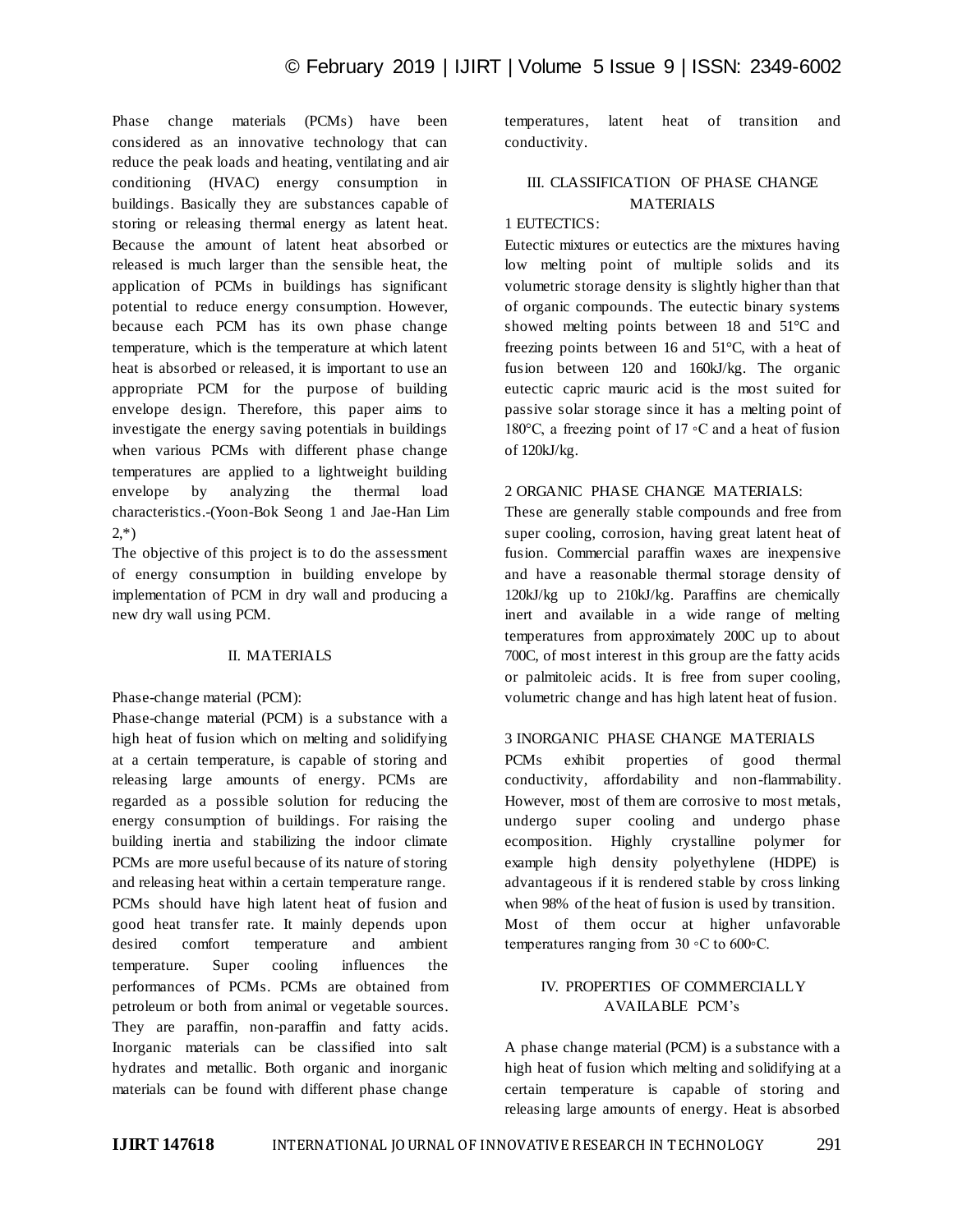or released when the material changes from solid to liquid and vice versa; thus PCMs are classified as latent heat storage (LHS) units.

Latent heat storage can be achieved through liquid→solid, solid→liquid, solid→gas and liquid→gas phase changes. However, only solid→liquid and liquid→solid phase changes are practical for PCMs. Although liquid–gas transitions have a higher heat of transformation than solid–liquid transitions, liquid→gas phase changes are impractical for thermal storage because large volumes or high pressures are required to store the materials in their gas phase. Solid–solid phase changes are typically very slow and have a relatively low heat of transformation. Initially, solid–liquid PCMs behave like sensible heat storage (SHS) materials; their temperature rises as they absorb heat. Unlike conventional SHS materials, however, when PCMs reach the temperature at which they change phase (their melting temperature) they absorb large amounts of heat at an almost constant temperature. The PCM continues to absorb heat without a significant rise in temperature until all the material is transformed to the liquid phase. When the ambient temperature around a liquid material falls, the PCM solidifies, releasing its stored latent heat.

# V. INCORPORATION OF PCM IN BUILDING **ELEMENTS**

# 1 IMPREGNATION

Impregnation involves three basic steps; first step includes evacuation of air and water from the porous or light weight aggregates using vacuum pump. Next step is soaking of porous aggregates in the liquid PCM under vacuum. In the third step, the pre-soaked PCM porous aggregate functioning as a "carrier for the PCM" is mixed into the concrete.

#### 2 IMMERSIONS

Soaking of the porous concrete products in a melted PCM (named immersion PCM-concrete) is called as immersion technique which was first introduced by Hawes. It is the immersion of porous concrete products in a container already filled with the liquid PCM. The effectiveness of emersion process mainly depends on absorption capacity of the concrete, temperature and types of PCM being employed.

## 3 DIRECT MIXING

PCM must be first encapsulated within a chemically and physically stable shell before directly mixing it with concrete. Encapsulation can be done by 1.interfacial polymerization, emulsion polymerization, in situ polymerization as well as spray drying. For direct mixing, the shell hardness of the PCM microcapsules should be sustainable and indestructible to avoid any damage during the concrete mixing.

#### PARAFFIN WAX

Paraffin wax is a white or colorless soft solid derivable from petroleum that consists of a mixture of mixture of hydrocarbon molecules. It is solid at room temperature and starts to melt after 37°C. It is an excellent material for storing heat. This property is exploited in modified wall board for home building materials. It is infused in the wall board during manufacture so that it melts during the day by absorbing heat and solidifies again at night by releasing the heat.



Fig.2. Paraffin wax

| PROPERTIES OF PARAFFIN WAX |                    |                     |  |  |  |
|----------------------------|--------------------|---------------------|--|--|--|
|                            | SI NO   PROPERTIES | <b>VALUES</b>       |  |  |  |
|                            | Density            | 900I K $\sigma/m^3$ |  |  |  |

|              | SI NO PROPERTIES          | <b>VALUES</b>                        |
|--------------|---------------------------|--------------------------------------|
|              | Density                   | 900LK $g/m3$                         |
|              | Melting Point             | 115 $\degree$ F to 154 $\degree$ F   |
| $\mathbf{R}$ | Specific Gravity          | 0.908                                |
|              | <b>Heat Of Combustion</b> | $42 \text{ KJ/g}$                    |
|              | <b>Heat Of Fusion</b>     | $200 - 220j/g$                       |
|              | Specific Heat Capacity    | $2.14 - 2.9J/{}^{g-1}k$ <sup>1</sup> |

#### VI. METHODOLOGY

Model making is the main method used for the preparation of specimen. In this project gypsum powder is used for the preparation of specimen.

### 1. COMPRESSION STRENGTH TEST

Gypsum powder is converted into cube with the help of mould. Gypsum cube is prepared with the help of mould of size (70.6\*70.6\*70.6cm).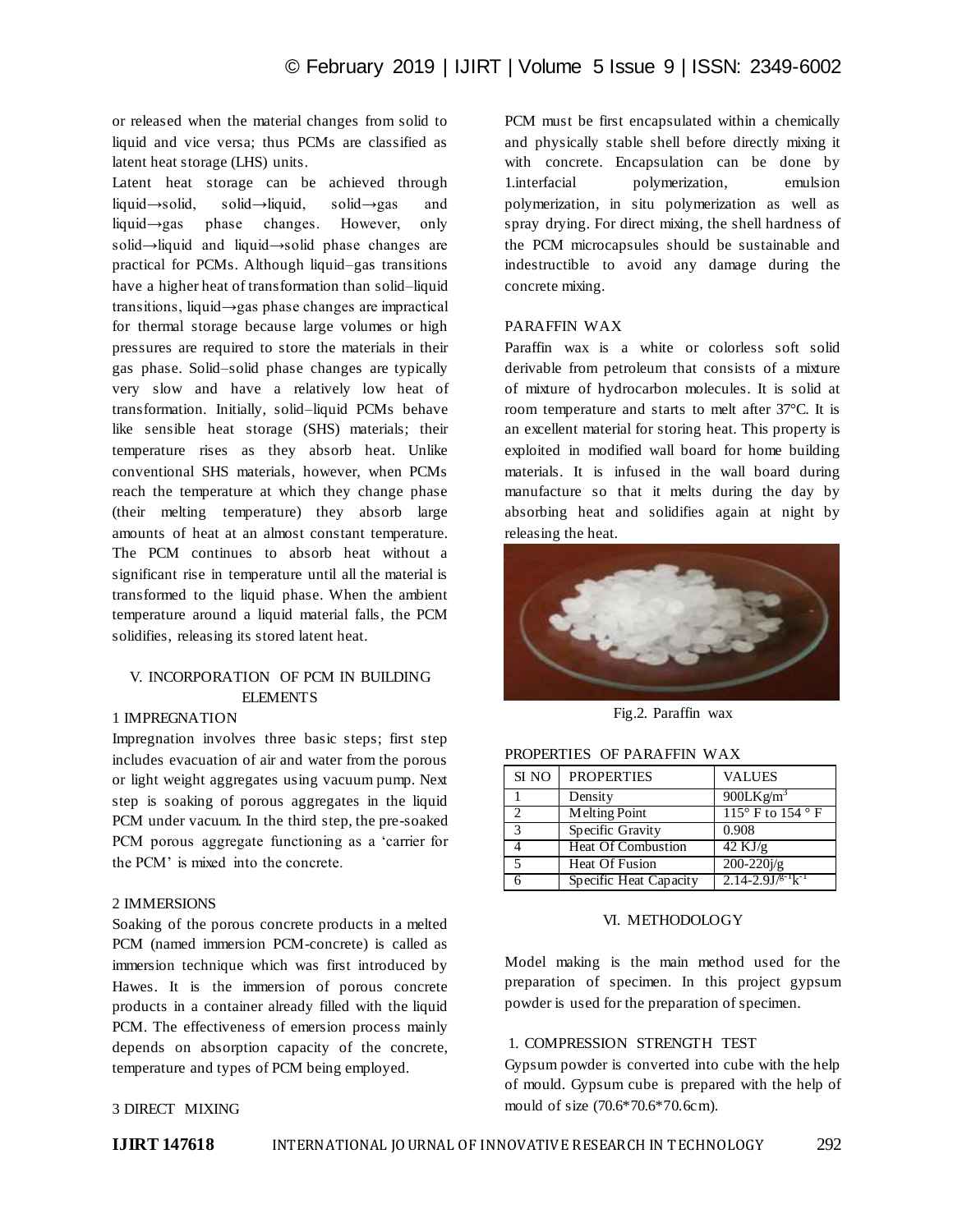Mix proportion for gypsum plaster without paraffin Materials used:-

Gypsum powder - 600g

Water - 300ml

According to the above proportion 600g of powder is mixed with 300ml of water without adding paraffin and poured in to the mould. After 24 hours of curing the cube is unmould.

Mix proportion for gypsum plaster with paraffin

Materials used:-

|          | Gypsum powder - 600g |
|----------|----------------------|
| Water    | - 300ml              |
| Paraffin | $-60g$               |

For adding paraffin 540g of gypsum powder is used by replacing 10% of gypsum powder and add paraffin into it. According to the mix with gypsum plaster and poured into mould. After 24 hours of curing cube is unmould.



Fig.3. Gypsum Cube

# 2. MOISTURE CONTENT TEST

Gypsum powder contains a finite amount of water, which is expressed as moisture content. This moisture exists within pores. To do this test 200g of moist gypsum powder is taken and is dried at 115°C in oven.

# VII. RESULTS

| PROPERTIES OF         | <b>EQUIPMENT</b> | <b>VALUES</b> |
|-----------------------|------------------|---------------|
| <b>GYPSUM</b>         |                  |               |
| Compression strength  | <b>CTM</b>       | $4.714$ N/mm  |
| test                  |                  |               |
| Fineness test         | <b>IS SIEVE</b>  | 0.27%         |
| Water Absorption      |                  | 5.67%         |
| <b>Test</b>           |                  |               |
| Moisture content test |                  | 0.01%         |

| Consistency test             |  |              | <b>VICAT</b> | <b>APPARATUS</b> | 46.5%             |      |
|------------------------------|--|--------------|--------------|------------------|-------------------|------|
| Initial                      |  | setting time | <b>VICAT</b> |                  | 20 <sub>min</sub> |      |
| test                         |  |              |              | <b>APPARATUS</b> |                   |      |
| TABLE 2 PROPERTIES OF GYPSUM |  |              |              |                  |                   | AND. |

# PARAFFIN

| <b>PROPERTIES</b>     | OF         |                  |               |
|-----------------------|------------|------------------|---------------|
| <b>GYPSUM</b>         | <b>AND</b> | <b>EQUIPMENT</b> | <b>VALUES</b> |
| <b>PARAFFIN</b>       |            |                  |               |
| Compression strength  |            | <b>CTM</b>       | 4.23 $N/mm2$  |
| test                  |            |                  |               |
| Moisture content test |            |                  | 0.025%        |



Fig.4. Paraffin incorporated cube **COMPRESSION STRENGTH** 



Fig.5. Compression strength comparison graph From the graph, it is concluded that normal gypsum cube has more compression strength than paraffin incorporated cube.



Fig.6Moisture content comparison graph